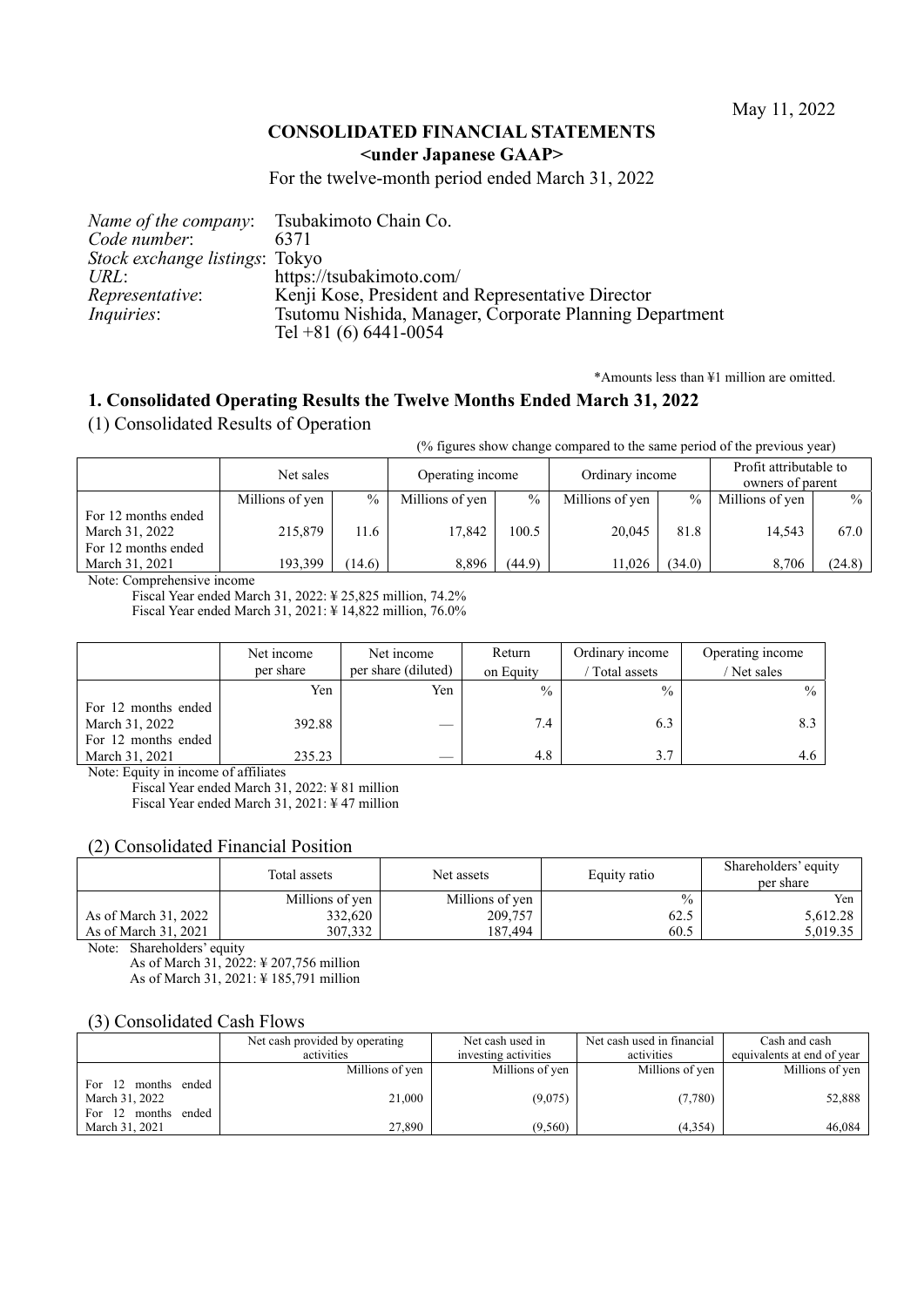# **2. Dividends**

|              |             |             | Dividends per share      | Total amount of | Payout ratio | Dividends on    |                |                |
|--------------|-------------|-------------|--------------------------|-----------------|--------------|-----------------|----------------|----------------|
|              | 1st quarter | 2nd quarter | 3rd quarter              | Fiscal year     | Total        | dividends       | (Consolidated) | equity         |
|              | end         | end         | end                      | end             |              | (Total)         |                | (Consolidated) |
|              | Yen         | Yen         | Yen                      | Yen             | Yen          | Millions of Yen | $\%$           | $\%$           |
| FY 2020      |             | 30.00       |                          | 45.00           | 75.00        | 2,776           | 31.9           | 1.5            |
| FY 2021      |             | 50.00       |                          | 70.00           | 120.00       | 4,442           | 30.5           | 2.3            |
| FY 2022      | -           | 60.00       | $\overline{\phantom{0}}$ | 70.00           | 130.00       |                 | 32.3           |                |
| (Forecasted) |             |             |                          |                 |              |                 |                |                |

# **3. Outlook for Consolidated Operating Results for the 12 Months Ending March 31, 2023**

|                        | Net sales       |               | Operating income |               | Ordinary income |               | Net income      |               | Net<br><i>n</i> come<br>per share |
|------------------------|-----------------|---------------|------------------|---------------|-----------------|---------------|-----------------|---------------|-----------------------------------|
|                        | Millions of yen | $\frac{0}{0}$ | Millions of yen  | $\frac{0}{0}$ | Millions of yen | $\frac{0}{0}$ | Millions of yen | $\frac{0}{0}$ | Yen                               |
| 6-month period ending  |                 |               |                  |               |                 |               |                 |               |                                   |
| September 30, 2022     | 117,000         | 14.1          | 8.600            | 5.1           | 9.200           | 0.5           | 6.800           | 2.6           | 183.69                            |
| 12-month period ending |                 |               |                  |               |                 |               |                 |               |                                   |
| March 31, 2023         | 240,000         | 11.2          | 20,000           | 12.1          | 20,600          | 2.8           | 14.900          | 2.5           | 402.50                            |

\* Notes

(1) Significant changes in scope of consolidation (indicates changes in specified subsidiaries involving changes in the scope of consolidation): None

- (2) Changes in accounting policies, accounting estimates, and restatement of corrections:
	- 1. Changes in accounting policies due to the revision of accounting standards and other regulations: Yes
	- 2. Other changes in accounting policies: None
	- 3. Changes in accounting estimates: None
	- 4. Restatement of corrections: None

(3) Number of shares issued (common shares)

| 1 Number of shares issued at end of period (including treasury shares) |  |
|------------------------------------------------------------------------|--|
|------------------------------------------------------------------------|--|

|  |                                              | 38,281,393 shares                                                                                                                                                                                                                                                                                |
|--|----------------------------------------------|--------------------------------------------------------------------------------------------------------------------------------------------------------------------------------------------------------------------------------------------------------------------------------------------------|
|  |                                              |                                                                                                                                                                                                                                                                                                  |
|  |                                              |                                                                                                                                                                                                                                                                                                  |
|  |                                              |                                                                                                                                                                                                                                                                                                  |
|  |                                              |                                                                                                                                                                                                                                                                                                  |
|  |                                              |                                                                                                                                                                                                                                                                                                  |
|  |                                              |                                                                                                                                                                                                                                                                                                  |
|  |                                              |                                                                                                                                                                                                                                                                                                  |
|  | 2 Number of treasury shares at end of period | As of March $31, 2022$ :<br>As of March 31, 2021 : 38,281,393 shares<br>As of March 31, 2022 : 1,263,127 shares<br>As of March 31, 2021 : 1,266,367 shares<br>Average number of shares during the period<br>As of March 31, 2022 : 37,017,713 shares<br>As of March 31, 2021 : 37,013,807 shares |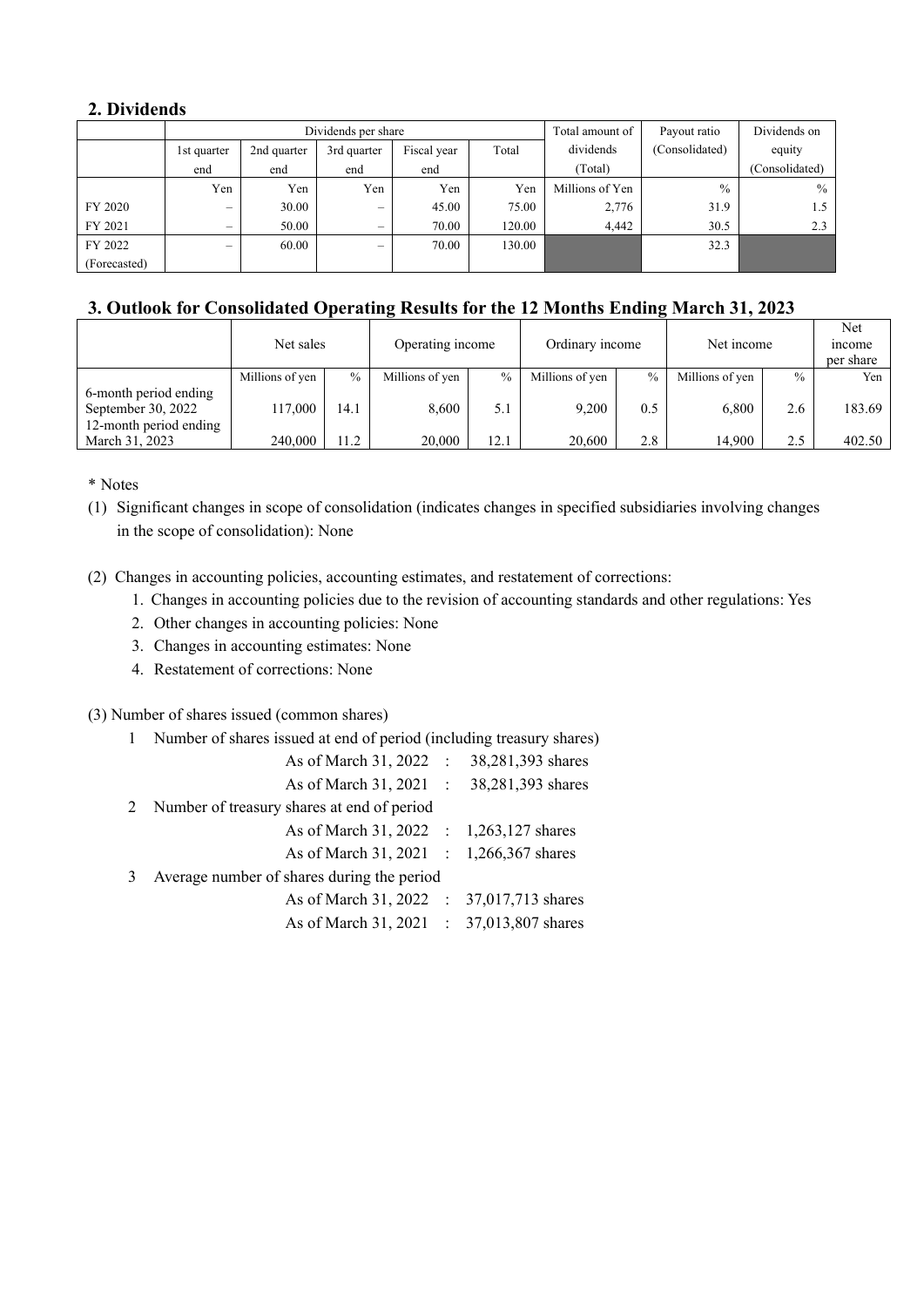## (Reference)

# 1. Non-Consolidated Financial Highlights for the Twelve Months Ended March 31, 2022

# (1) Non-Consolidated Results of Operations

\*Amounts less than ¥1 million are omitted

|                                                              | Net sales       |        | Operating income |               | Ordinary income |        | Net income      |        |
|--------------------------------------------------------------|-----------------|--------|------------------|---------------|-----------------|--------|-----------------|--------|
|                                                              | Millions of Yen | $\%$   | Millions of Yen  | $\frac{0}{0}$ | Millions of Yen | $\%$   | Millions of Yen | $\%$   |
| For 12 months ended<br>March 31, 2022<br>For 12 months ended | 98.931          | 13.5   | 5.647            | 165.1         | 11,687          | 60.2   | 9,686           | 61.3   |
| March 31, 2021                                               | 87,196          | (13.8) | 2.130            | (61.0)        | 7,294           | (35.0) | 6.005           | (22.1) |

|                                    | Net income per share | Net income per share (diluted) |
|------------------------------------|----------------------|--------------------------------|
|                                    | Yen                  | Yen                            |
| For 12 months ended March 31, 2022 | 261.66               |                                |
| For 12 months ended March 31, 2021 | 62.25                |                                |

# (2) Non-Consolidated Financial Position

\*Amounts less than ¥1 million rounded down

|                      | Total assets    | Net assets      | Equity ratio  | Shareholder's equity per share |
|----------------------|-----------------|-----------------|---------------|--------------------------------|
|                      | Millions of Yen | Millions of Yen | $\frac{0}{0}$ | Yen                            |
| As of March 31, 2022 | 226,174         | 133,451         | 59.0          | 3,605.02                       |
| As of March 31, 2021 | 215.949         | 125.350         | 58.0          | 3,386.47                       |

Note: Shareholders' equity

As of March 31, 2022: ¥ 133,451 million As of March 31, 2021: ¥ 125,350 million

### \* Implementation status of the quarterly review

These quarterly financial statements are exempt from the quarterly review procedure required by the Financial Instruments and Exchange Act. The quarterly review based on the Financial Instruments and Exchange Act has not been completed at the time of disclosure of these financial statements.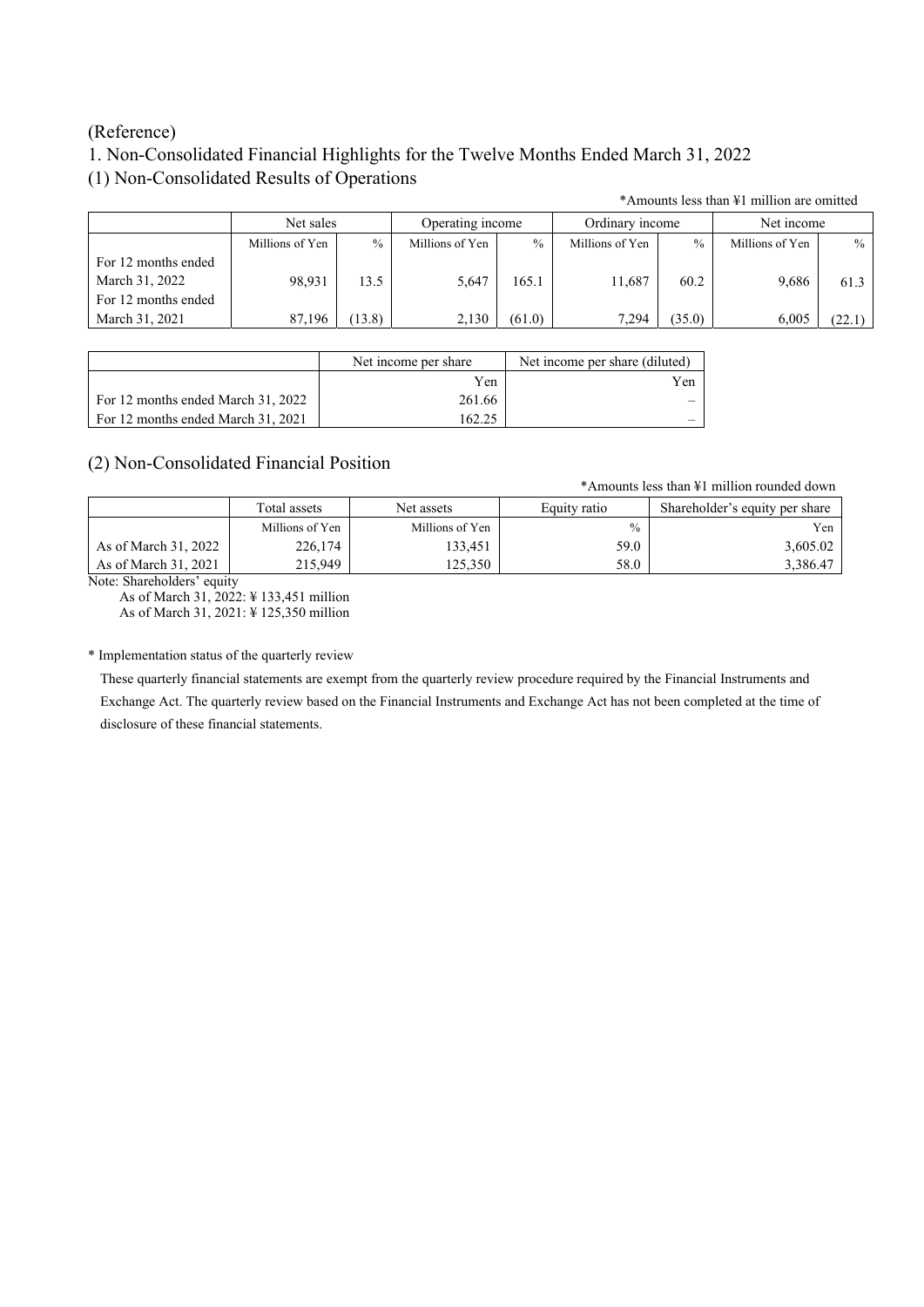1. Summary of business results, etc.

(1) Summary of business results in the fiscal year under review

In the consolidated fiscal year under review (April 1, 2021 to March 31, 2022), the global economy generally showed a recovery trend due to progress in vaccination against COVID-19, especially in developed countries, and economic policies of various countries, but tensions in world affairs increased as Russia invaded Ukraine.

The speed of economic recovery in China has slowed down due to the resurgence of COVID-19 infections and other factors. However, in the USA and Europe, we have seen signs of recovery due to such factors as the economic measures of governments.

The economy in Japan is also showing signs of recovery, which is partly attributable to the effect of various policies and an improvement in the economies of overseas countries. However, due to various factors such as restrictions on economic activities due to a resurgence of COVID-19 infections of mainly new variants, the shortage of semiconductors, and skyrocketing prices of energy and materials, the situation moving forward remains unclear.

In this environment, orders received by the Tsubaki Group for the consolidated fiscal year under review were up 22.5% year on year to ¥232,540 million, and net sales increased 11.6% rear on year to ¥215,879 million.

Operating income increased 100.5% year on year to ¥17,842 million, and ordinary income increased 81.8% year on year to ¥20,045 million, while net income attributable to parent company shareholders increased 67.0% year on year to ¥14,543 million.

The Tsubaki Group will continue its efforts to prevent the spread of COVID-19 infections, while contributing to solving social issues through the use of Linked Automation Technology, as we work toward realizing "What we want to be in 2030" in the Long-Term Vision 2030.

We will also focus on both developing new businesses that will lead to sustainable growth and strengthening the earning power of our existing businesses, as we strive to achieve the Mid-term Management Plan 2025 that we started this fiscal year. (Linked Automation Technology: Technical field of high functionality and advanced automation)

The Accounting Standard for Revenue Recognition (ASBJ Statement No. 29, March 31, 2020), etc., has been applied from the consolidated fiscal year under review.

We have also changed some of the reporting segment categories and names, applicable as of the consolidated fiscal year under review. The year-on-year comparisons listed below use the year-on-year figures reclassified into the changed segment categories. For details, please refer to "3. Consolidated Financial Statements and Main Notes: (5) Notes on the Consolidated Financial Statements (Segment Information, etc.)."

Segment results are summarized as follows:

#### [Chains]

In the Chains segment, net sales increased year on year due to a rise in sales in Japan, the Americas, Europe, Indian Ocean Rim, China, South Korea, and Taiwan.

Subsequently, the segment recorded year-on-year increases of 32.1% in orders received to ¥81,301 million, 21.2% in net sales to ¥72,371 million, and 40.0% in operating income to ¥11,005 million.

#### [Motion Control]

In the Motion Control segment (previously the Power Transmission Units and Components segment), net sales were up year on year due to an increase in sales in Japan, the Americas, Europe, China, South Korea, and Taiwan.

Consequently, the segment recorded year-on-year increases of 31.8% in orders received to ¥22,853 million, 9.3% in net sales to ¥19,376 million, and 51.1% in operating income to ¥1,129 million.

#### [Mobility]

In the Mobility segment (previously the Automotive Parts segment), net sales increased year on year due to a rise in sales of products such as timing chain systems for automobile engines at bases in Japan, the Americas, Europe, Thailand, China, and South Korea. Consequently, the segment recorded year-on-year increases of 10.8% in orders received to ¥66,199 million, 11.1% in net sales to ¥66,026 million, and 73.6% in operating income to ¥6,568 million.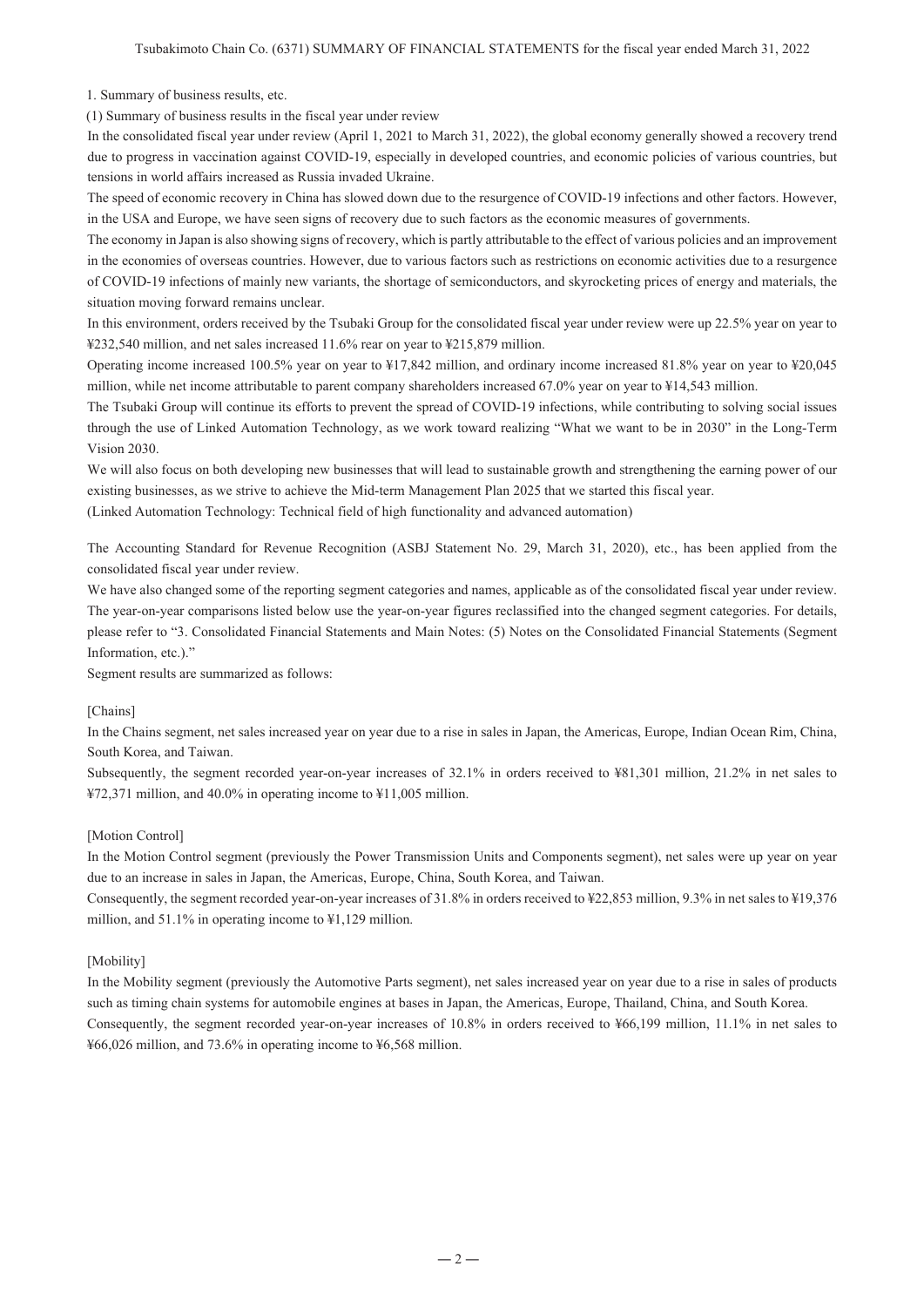#### [Materials Handling Systems]

In the Materials Handling Systems segment, net sales were up year on year due to such factors as an increase in sales of systems for the life science field, newspaper printing plants, and logistics industry domestically, despite reduced sales of systems for the automotive industry in Japan and the Americas.

Subsequently, the segment recorded year-on-year increases of 22.8% in orders received to ¥59,279 million, and 4.6% in net sales to ¥55,704 million. Operating income was ¥799 million (operating loss of ¥2,202 million in the same period of the previous fiscal year).

### [Other]

This segment recorded year-on-year decreases of 3.5% in orders received to ¥2,905 million, and 25.9% in net sales to ¥2,400 million. Consequently, there was an operating loss of ¥442 million (operating loss of ¥330 million in the same period of the previous fiscal year).

(2) Summary of financial position in the fiscal year under review

#### (Assets)

Assets were ¥332,620 million, up ¥25,287 million from the end of the previous consolidated fiscal year. Although there was a ¥140 million decrease in tangible fixed assets due to amortization and other factors, there was a ¥10,619 million increase in inventories from an increase in finished goods and other factors, a ¥7,234 million increase in cash and deposits, a ¥3,722 million increase in investments in securities due to a rise in the market value of securities held by the Company and other factors, and a ¥1,957 million increase in notes and accounts receivables and contract assets due to a rise in net sales in the relevant period.

#### (Liabilities)

Liabilities were ¥122,863 million, up ¥3,025 million from the end of the previous consolidated fiscal year. This was attributable to various factors such as ¥1,973 million increase in income taxes payable, ¥1,728 million increase in notes and accounts payable, a ¥1,370 million increase in provision for bonuses, and a ¥971 million increase in electronically recorded monetary obligations, all of which outweighed a ¥3,297 million decrease in debt.

#### (Net assets)

Net assets were ¥209,757 million, up ¥22,262 million from the end of the previous consolidated fiscal year. This was attributable to numerous factors, including a ¥11,022 million increase in retained earnings, a ¥8,794 million increase in foreign currency translation adjustments due to exchange rate fluctuations, and a ¥1,879 million increase in the valuation difference on available-for-sale securities due to a rise in the market value of securities held by the Company and other factors. Furthermore, the equity ratio increased 2.0 percentage points to 62.5%.

#### (3) Summary of cash flow in the fiscal year under review

Cash and cash equivalents (hereafter referred to as "cash") at the end of the consolidated fiscal year under review amounted to ¥52,888 million, up ¥6,803 million from the end of the previous consolidated fiscal year. Respective cash flows and their causes are as follows:

#### (Net cash provided by operating activities)

Net cash provided by operating activities was ¥21,000 million. This was attributable to various factors such as income before income taxes and minority interests of ¥20,081 million and depreciation and amortization of ¥12,694 million, which offset income taxes paid of ¥3,533 million and a ¥8,111 million increase in inventories.

#### (Net cash used in investing activities)

Net cash used in investing activities was ¥9,075 million. This resulted from ¥8,004 million invested in Mobility production facilities, and other items.

#### (Net cash used in financing activities)

Net cash used in financing activities was ¥7,780 million. This resulted from ¥3,573 million used to pay for dividends, a ¥3,663 million decrease in debt, and other items.